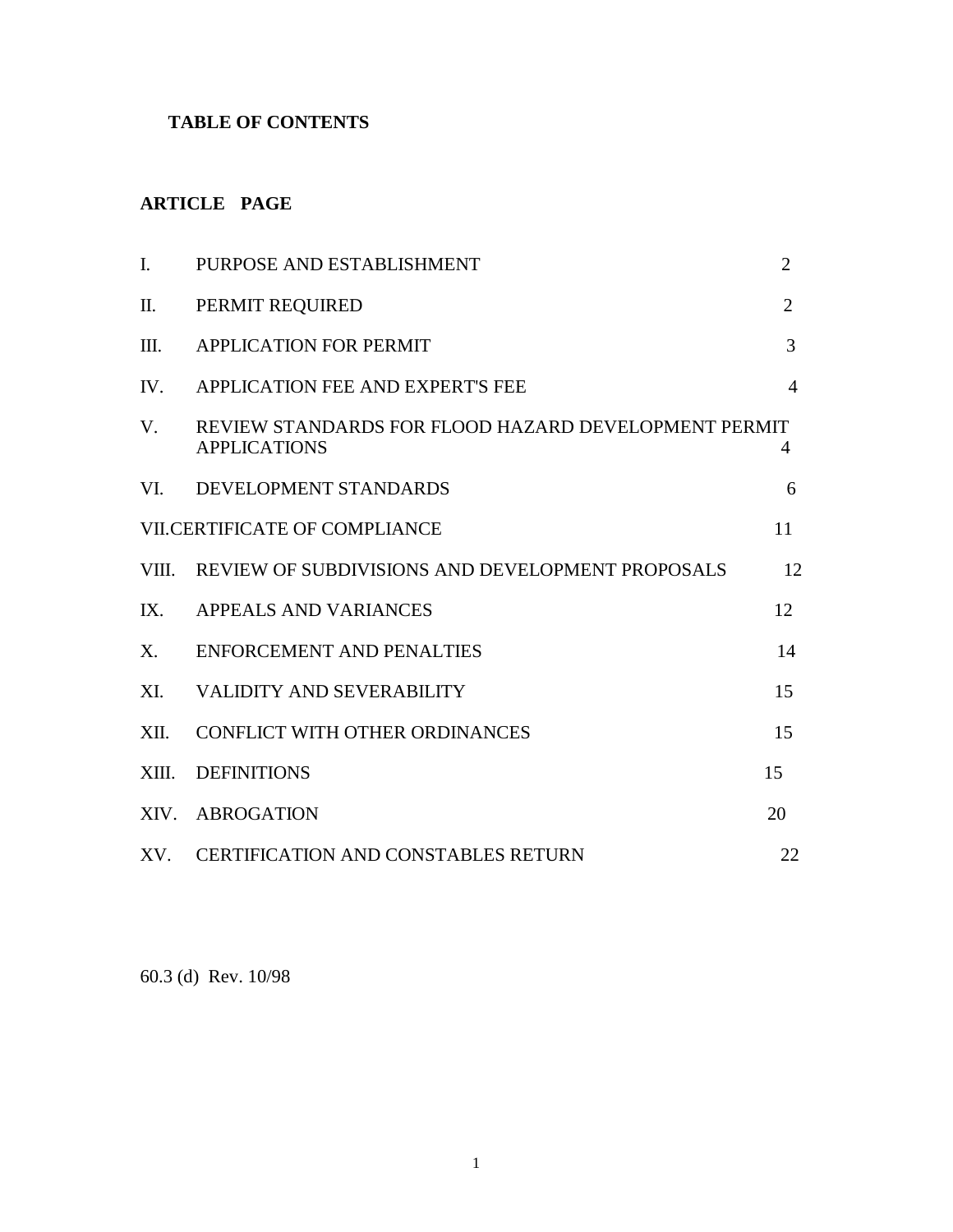### **FLOODPLAIN MANAGEMENT ORDINANCE**

### **ARTICLE I - PURPOSE AND ESTABLISHMENT**

Certain areas of the Town of Starks, Maine are subject to periodic flooding, causing serious damages to properties within these areas. Relief is available in the form of Federally subsidized flood insurance as authorized by the National Flood Insurance Act of 1968.

Therefore, the Town of Starks, Maine has chosen to become a participating community in the National Flood Insurance Program, and agrees to comply with the requirements of the National Flood Insurance Act of 1968 (P.L. 90-488, as amended) as delineated in this Floodplain Management Ordinance.

It is the intent of the Town of Starks, Maine to require the recognition and evaluation of flood hazards in all official actions relating to land use in the floodplain areas having special flood hazards.

The Town of Starks has the legal authority to adopt land use and control measures to reduce future flood losses pursuant to Title 30-A MRSA, Sections 3001-3007, 4352 and 4401-4407.

The National Flood Insurance Program, established in the aforesaid Act, provides that areas of the Town of Starks having a special flood hazard be identified by the Federal Emergency Management Agency and that floodplain management measures be applied in such flood hazard areas. This Ordinance establishes a Flood Hazard Development Permit system and review procedure for development activities in the designated flood hazard areas of the Town of Starks, Maine.

The areas of special flood hazard, Zones A and AE, identified by the Federal Emergency Management Agency in a report entitled "Flood Insurance Study - Town of Starks, Maine, Somerset County," dated May 20, 1996 with accompanying "Flood Insurance Rate Map" dated April 20, 2000 is hereby adopted by reference and declared to be a part of this Ordinance.

#### **ARTICLE II - PERMIT REQUIRED**

Before any construction or other development (as defined in Article XIII), including the placement of manufactured homes, begins within any areas of special flood hazard established in Article I, a Flood Hazard Development Permit shall be obtained from the Code Enforcement Officer. This permit shall be in addition to any other permits which may be required pursuant to the codes and ordinances of the Town of Starks, Maine.

#### **ARTICLE III - APPLICATION FOR PERMIT**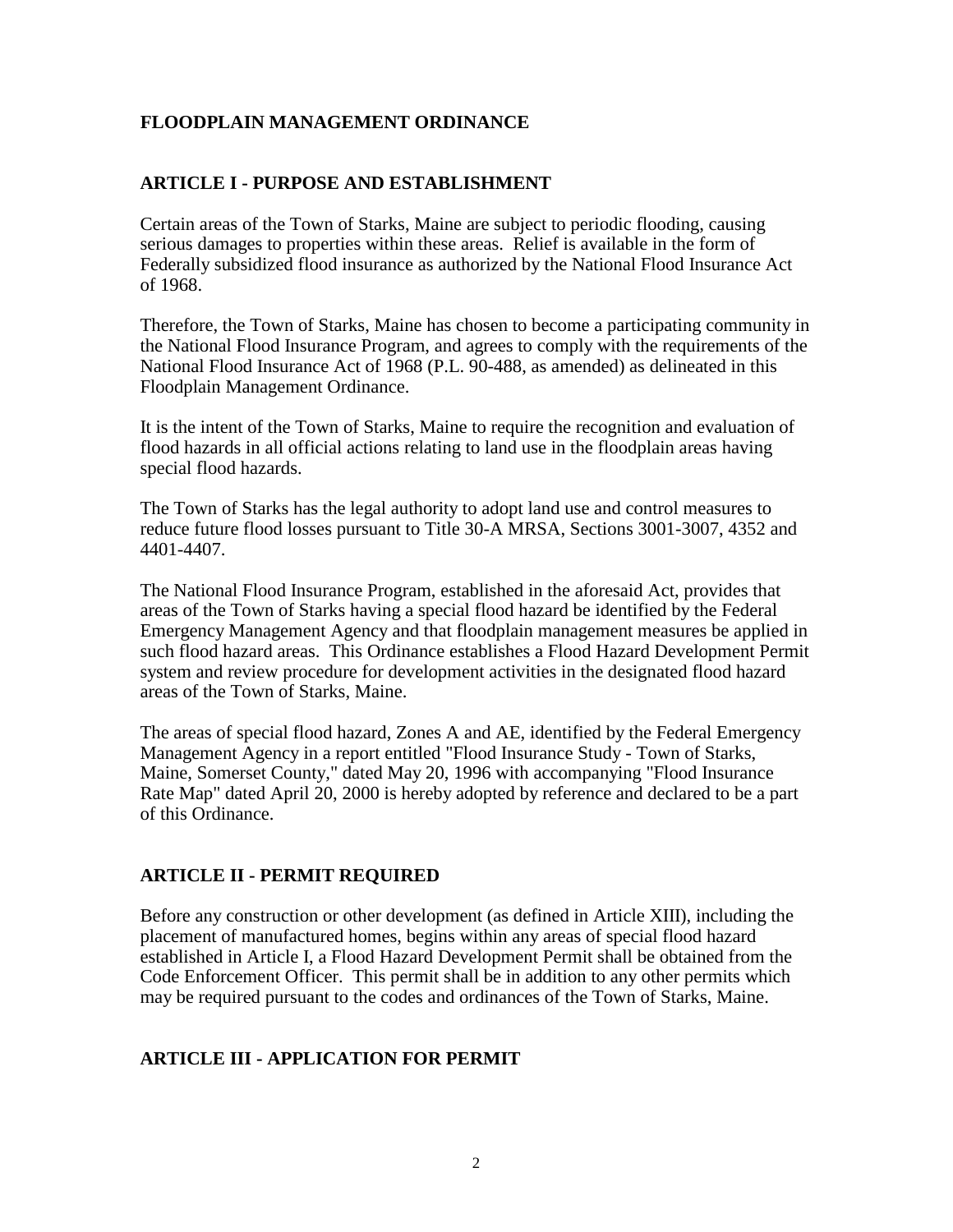The application for a Flood Hazard Development Permit shall be submitted to the Code Enforcement Officer and shall include:

- A. The name, address and phone number of the applicant, owner, and contractor;
- B. An address and a map indicating the location of the construction site;
- C. A site plan showing location of existing and/or proposed development, including but not limited to structures, sewage disposal facilities, water supply facilities, areas to be cut and filled, and lot dimensions;
- D. A statement of the intended use of the structure and/or development;
- E. A statement of the cost of the development including all materials and labor;
- F. A statement as to the type of sewage system proposed;
- G. Specification of dimensions of the proposed structure and/or development;

[Items H-K.2 apply only to new construction and substantial improvements.]

H. The elevation in relation to the National Geodetic Vertical Datum (NGVD), or to a locally established datum in Zone A only, of the:

> 1.base flood at the proposed site of all new or substantially improved structures, which is determined:

> > a.in Zone AE, from data contained in the "Flood Insurance Study - Town of Starks, Maine," as described in Article I; or,

> > b.in Zone A, to be the elevation of the ground at the intersection of the floodplain boundary and a line perpendicular to the shoreline which passes along the ground through the site of the proposed building;

2.highest and lowest grades at the site adjacent to the walls of the proposed building;

3.lowest floor, including basement; and whether or not such structures contain a basement; and,

4.level, in the case of non-residential structures only, to which the structure will be floodproofed;

- I. A description of an elevation reference point established on the site of all new or substantially improved structures;
- J. Either an Elevation Certificate (FEMA Form 81-31, 03/97, as amended) completed by a Professional Land Surveyor, registered professional engineer or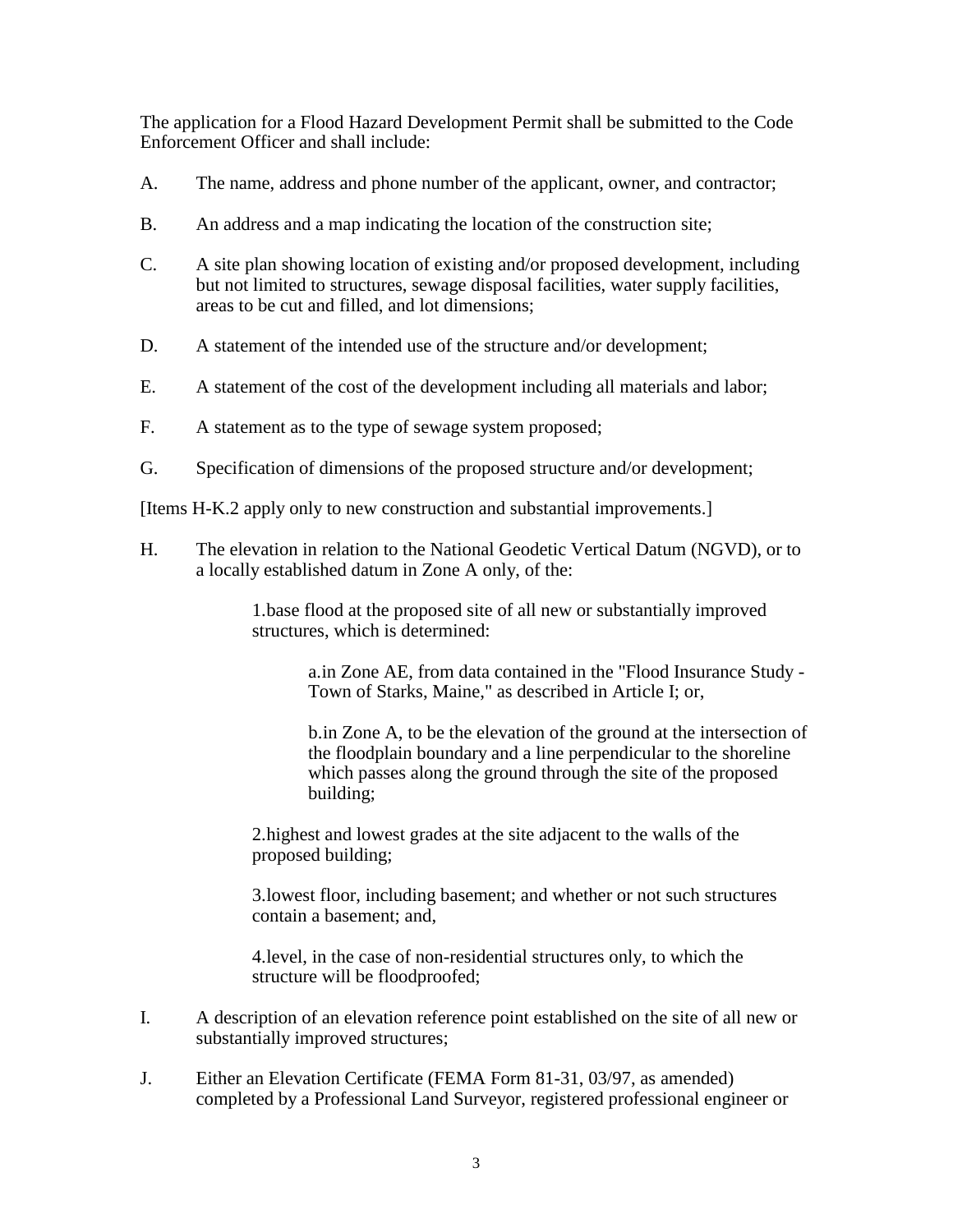architect; or, for non-residential structures to be floodproofed, a Floodproofing Certificate (FEMA Form 81-65, 05/93, as amended) completed by a registered professional engineer or architect. These Certificates verify that the elevations shown on the application are accurate;

K. Certifications as required in Article VI by a registered professional engineer or architect that:

> 1.floodproofing methods for any non-residential structures will meet the floodproofing criteria of Article III.H.4.; Article VI.G.; and other applicable standards in Article VI;

2.engineered hydraulic openings in foundation walls will meet the standards of Article VI.L.2.;

3.bridges will meet the standards of Article VI.M.;

4.containment walls will meet the standards of Article VI.N.;

- L. A description of the extent to which any water course will be altered or relocated as a result of the proposed development; and,
- M. A statement of construction plans describing in detail how each applicable development standard in Article VI will be met.

## **ARTICLE IV - APPLICATION FEE AND EXPERT'S FEE**

A non-refundable application fee of \$50.00 for new construction or substantial improvement and \$25 for all other permits shall be paid to the Town Clerk and a copy of a receipt for the same shall accompany the application.

An additional fee may be charged if the Code Enforcement Officer and/or Board of Appeals needs the assistance of a professional engineer or other expert. The expert's fee shall be paid in full by the applicant within 10 days after the town submits a bill to the applicant. Failure to pay the bill shall constitute a violation of the ordinance and be grounds for the issuance of a stop work order. An expert shall not be hired by the municipality at the expense of an applicant until the applicant has either consented to such hiring in writing or been given an opportunity to be heard on the subject. An applicant who is dissatisfied with a decision of the Code Enforcement Officer may appeal that decision to the Board of Appeals.

## **ARTICLE V - REVIEW STANDARDS FOR FLOOD HAZARD DEVELOPMENT PERMIT APPLICATIONS**

The Code Enforcement Officer shall: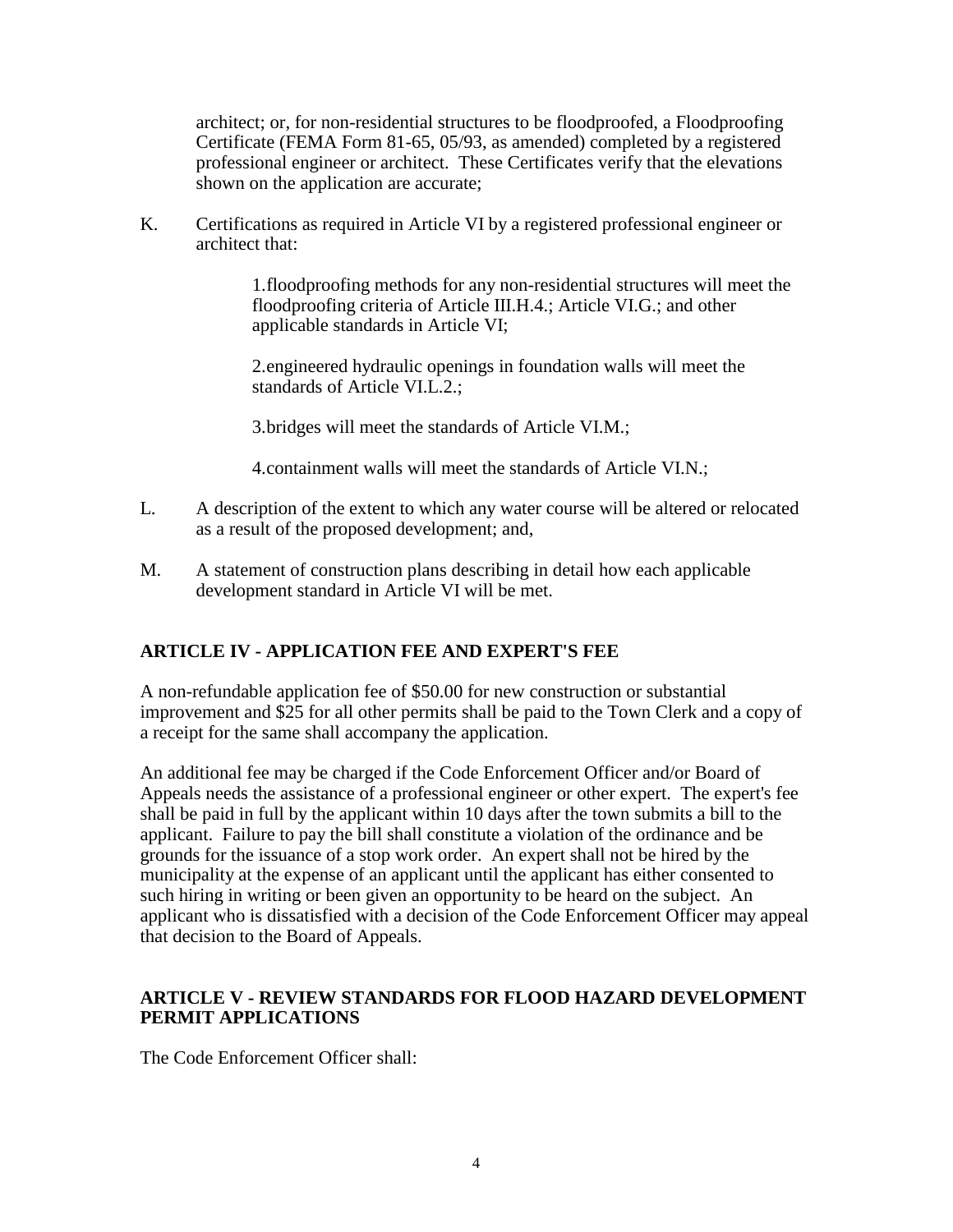- A. Review all applications for the Flood Hazard Development Permit to assure that proposed developments are reasonably safe from flooding and to determine that all pertinent requirements of Article VI (Development Standards) have, or will be met;
- B. Utilize, in the review of all Flood Hazard Development Permit applications, the base flood data contained in the "Flood Insurance Study - Town of Starks, Maine," as described in Article I. In special flood hazard areas where base flood elevation data are not provided, the Code Enforcement Officer shall obtain, review and reasonably utilize any base flood elevation and floodway data from federal, state, or other sources, including information obtained pursuant to Article III.H.1.b.; Article VI.K.; and Article VIII.D., in order to administer Article VI of this Ordinance;
- C. Make interpretations of the location of boundaries of special flood hazard areas shown on the maps described in Article I of this Ordinance;
- D. In the review of Flood Hazard Development Permit applications, determine that all necessary permits have been obtained from those federal, state, and local government agencies from which prior approval is required by federal or state law, including but not limited to Section 404 of the Federal Water Pollution Control Act Amendments of 1972, 33 U.S.C. 1334;
- E. Notify adjacent municipalities, the Department of Environmental Protection, and the Maine Floodplain Management Program in the State Planning Office prior to any alteration or relocation of a water course and submit copies of such notifications to the Federal Emergency Management Agency;
- F. Issue one of the following Flood Hazard Development Permits based on the type of development:
	- 1. Issue a two part Flood Hazard Development Permit for elevated structures. Part I shall authorize the applicant to build a structure to and including the first horizontal floor only above the base flood level. At that time the applicant shall provide the Code Enforcement Officer with a second Elevation Certificate completed by a Professional Land Surveyor, registered professional engineer or architect based on the Part I permit construction , "as built", for verifying compliance with the elevation requirements of Article VI, paragraphs F, G, or H. Following review of the Elevation Certificate data, which shall take place within 72 hours of receipt of the application, the Code Enforcement Officer shall issue Part II of the Flood Hazard Development Permit. Part II shall authorize the applicant to complete the construction project; or,
	- 2. Issue a Flood Hazard Development Permit for Floodproofing of Non-Residential Structures that are new construction or substantially improved non-residential structures that are not being elevated but that meet the floodproofing standards of Article VI.G.1.a.,b., and c. The applicant for this permit shall include a Floodproofing Certificate signed by a registered professional engineer or architect; or,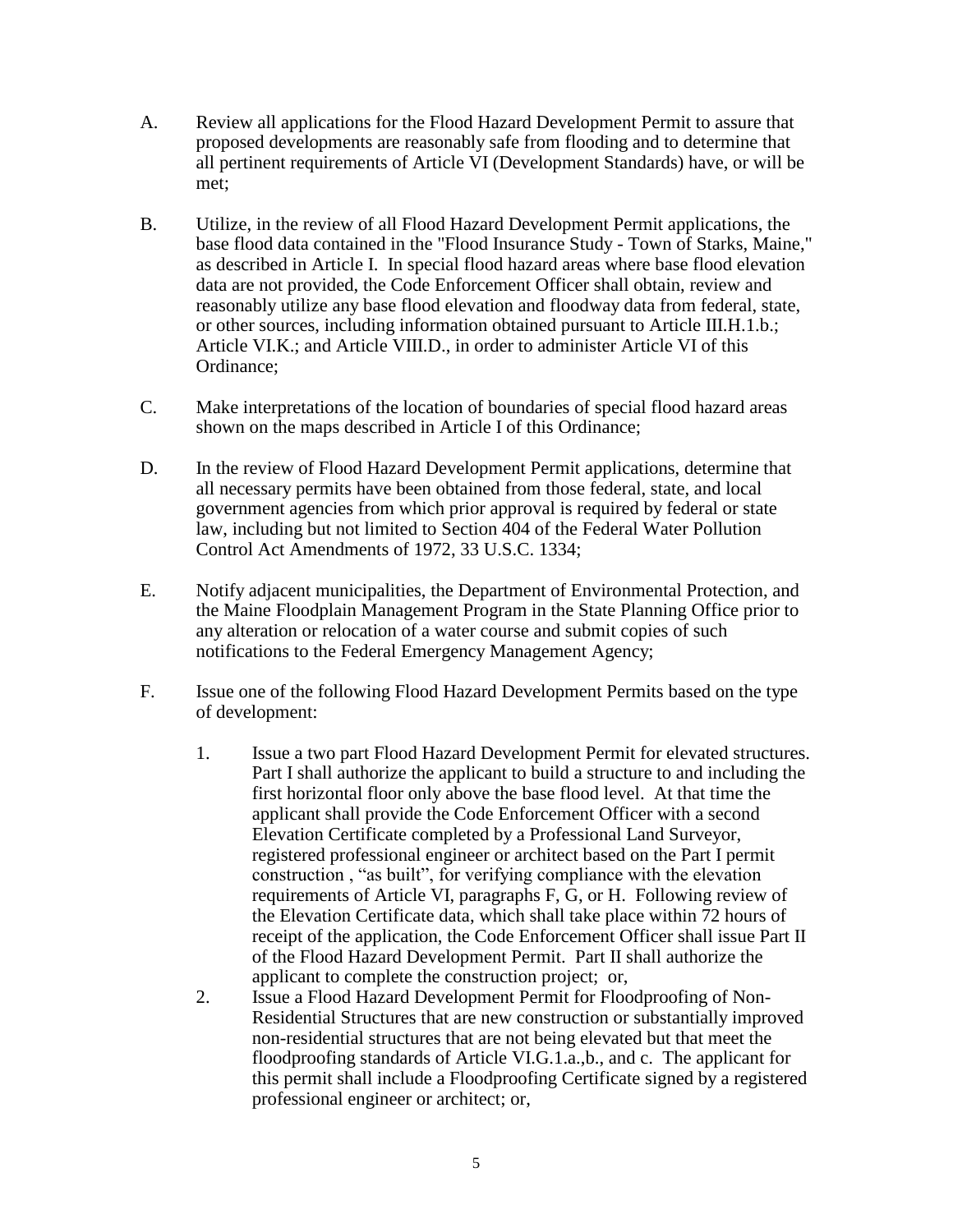3. Issue a Flood Hazard Development Permit for Minor Development for all development that is not new construction or a substantial improvement, such as repairs, maintenance, renovations, or additions, whose value is less than 50% of the market value of the structure. Minor development also includes, but is not limited to: accessory structures as provided for in Article VI.J., mining, dredging, filling, grading, paving, excavation, drilling operations, storage of equipment or materials, deposition or extraction of materials, public or private sewage disposal systems or water supply facilities that do not involve structures; and non-structural projects such as bridges, dams, towers, fencing, pipelines, wharves and piers.

G.Maintain, as a permanent record, copies of all Flood Hazard Development Permit Applications, corresponding Permits issued, and data relevant thereto, including reports of the Board of Appeals on variances granted under the provisions of Article IX of this Ordinance, and copies of Elevation Certificates, Floodproofing Certificates, Certificates of Compliance and certifications of design standards required under the provisions of Articles III, VI, and VII of this Ordinance.

## ARTICLE VI - DEVELOPMENT STANDARDS

All developments in areas of special flood hazard shall meet the following applicable standards:

A.All Development - All development shall:

1.be designed or modified and adequately anchored to prevent flotation (excluding piers and docks), collapse or lateral movement of the development resulting from hydrodynamic and hydrostatic loads, including the effects of buoyancy;

2.use construction materials that are resistant to flood damage;

3.use construction methods and practices that will minimize flood damage; and,

4.use electrical, heating, ventilation, plumbing, and air conditioning equipment, and other service facilities that are designed and/or located so as to prevent water from entering or accumulating within the components during flooding conditions.

B.Water Supply - All new and replacement water supply systems shall be designed to minimize or eliminate infiltration of flood waters into the systems.

C.Sanitary Sewage Systems - All new and replacement sanitary sewage systems shall be designed and located to minimize or eliminate infiltration of flood waters into the system and discharges from the system into flood waters.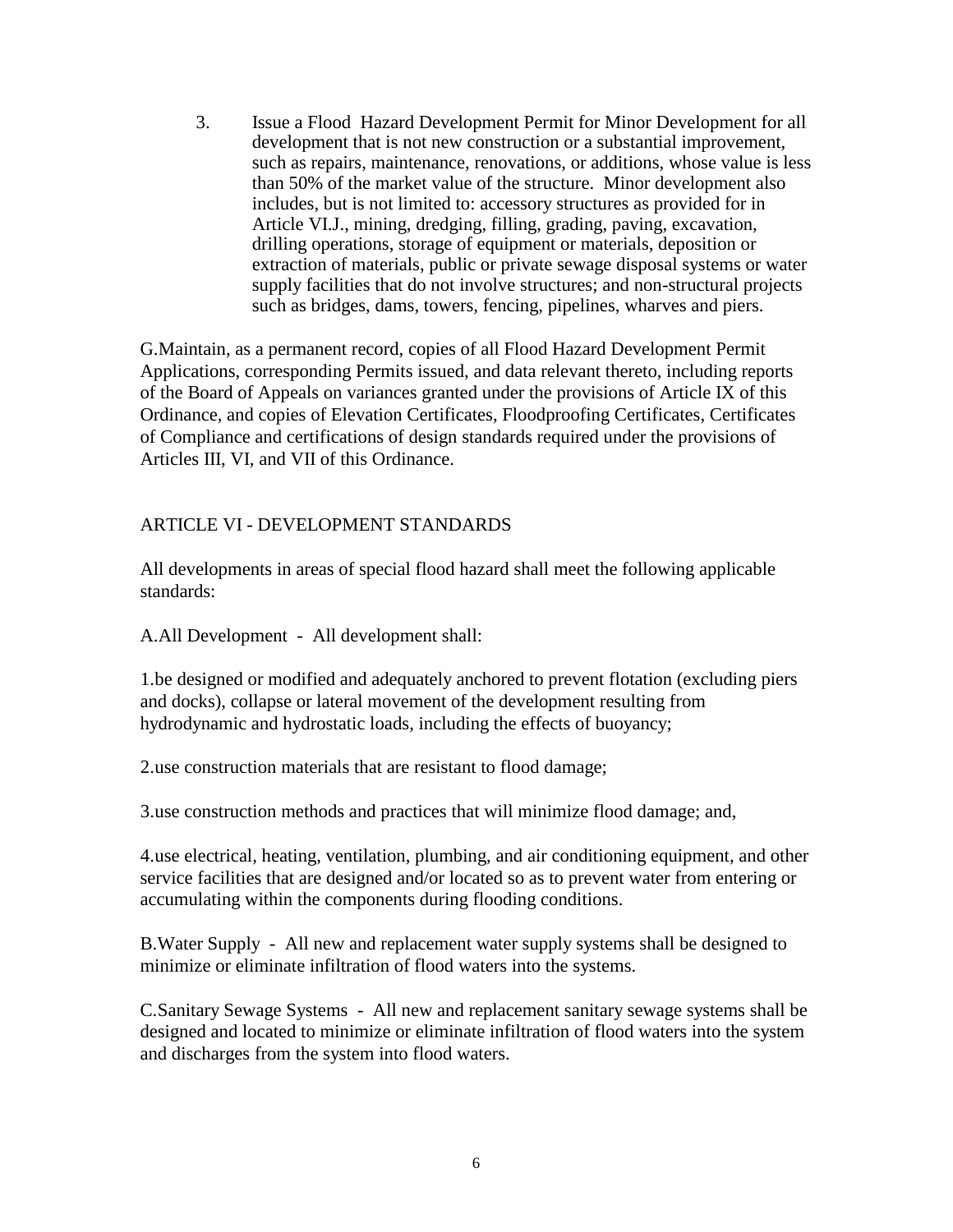D.On Site Waste Disposal Systems - On site waste disposal systems shall be located and constructed to avoid impairment to them or contamination from them during floods.

E.Watercourse Carrying Capacity - All development associated with altered or relocated portions of a watercourse shall be constructed and maintained in such a manner that no reduction occurs in the flood carrying capacity of the watercourse.

F.Residential - New construction or substantial improvement of any residential structure located within:

1.Zone AE shall have the lowest floor (including basement) elevated to at least one foot above the base flood elevation.

2.Zone A shall have the lowest floor (including basement) elevated to at least one foot above the base flood elevation utilizing information obtained pursuant to Article III.H.1.b.; Article V.B; or Article VIII.D.

G.Non Residential - New construction or substantial improvement of any nonresidential structure located within:

1.Zone AE shall have the lowest floor (including basement) elevated to at least one foot above the base flood elevation, or together with attendant utility and sanitary facilities shall:

a.be floodproofed to at least one foot above the base flood elevation so that below that elevation the structure is watertight with walls substantially impermeable to the passage of water;

b.have structural components capable of resisting hydrostatic and hydrodynamic loads and the effects of buoyancy; and,

c.be certified by a registered professional engineer or architect that the floodproofing design and methods of construction are in accordance with accepted standards of practice for meeting the provisions of this section. Such certification shall be provided with the application for a Flood Hazard Development Permit, as required by Article III.K. and shall include a record of the elevation above mean sea level to which the structure is floodproofed.

2.Zone A shall have the lowest floor (including basement) elevated to at least one foot above the base flood elevation utilizing information obtained pursuant to Article III.H.1.b.; Article V.B; or Article VIII.D., or

a.together with attendant utility and sanitary facilities meet the floodproofing standards of Article VI.G.1.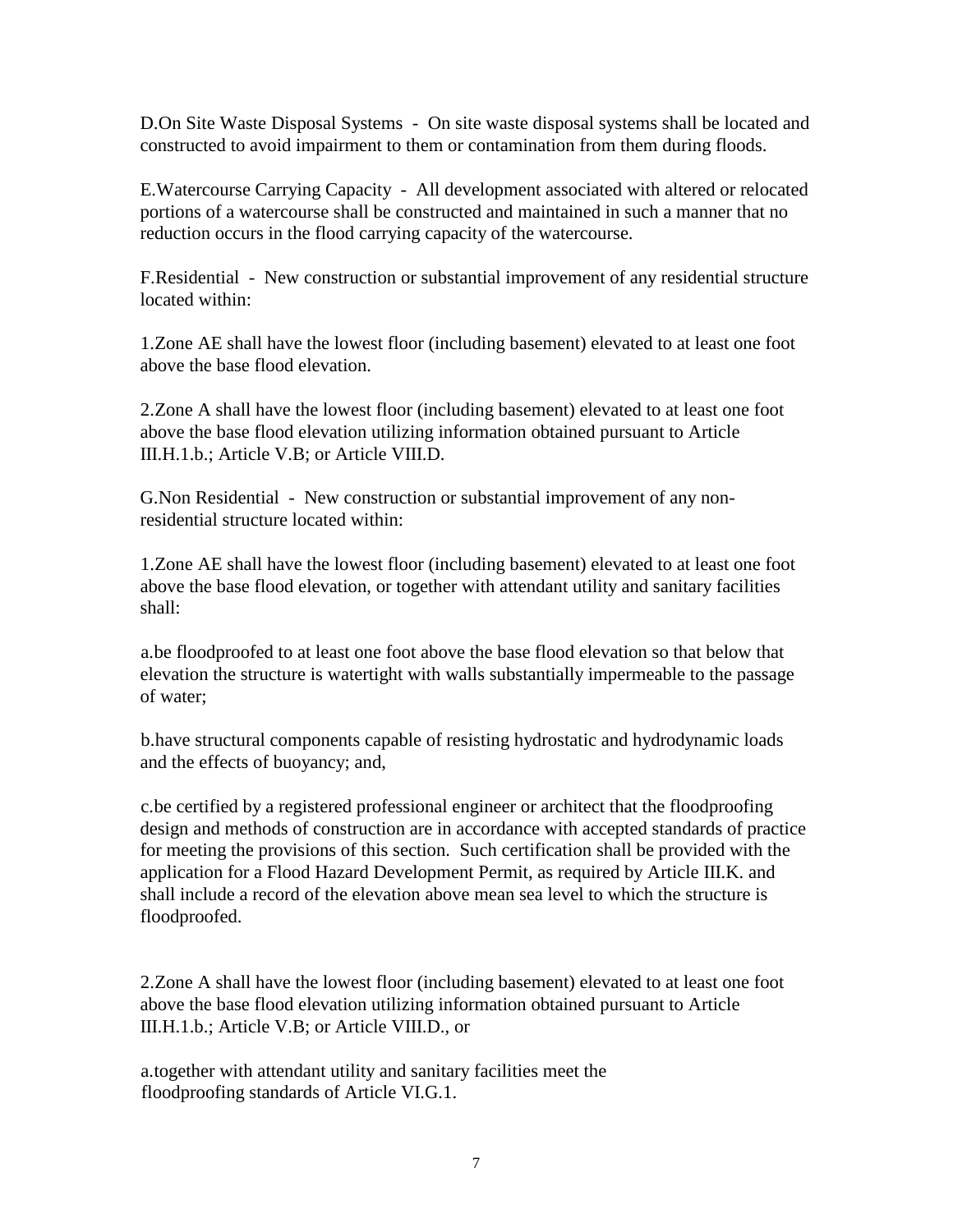H.Manufactured Homes - New or substantially improved manufactured homes located within:

1.Zone AE shall:

a.be elevated on a permanent foundation such that the lowest floor is at least one foot above the base flood elevation; and,

b.be securely anchored to an adequately anchored foundation system to resist flotation, collapse, or lateral movement. Methods of anchoring may include, but are not limited to:

(1)over-the-top ties anchored to the ground at the four corners of the manufactured home, plus two additional ties per side at intermediate points (manufactured homes less than 50 feet long require one additional tie per side); or by,

(2)frame ties at each corner of the home, plus five additional ties along each side at intermediate points (manufactured homes less than 50 feet long require four additional ties per side).

(3)all components of the anchoring system described in Article VI, paragraph  $H.1.b.(1) & (2)$  shall be capable of carrying a force of 4800 pounds.

2.Zone A shall:

a.be elevated on a permanent foundation such that the lowest floor is at least one foot above the base flood elevation utilizing information obtained pursuant to Article III.H.1.b.; Article V.B; or Article VIII.D.; and

b.meet the requirements of Article VI.H.1.b.

I.Recreational Vehicles - Recreational Vehicles located within:

1.Zone AE shall either:

a.be on the site for fewer than 180 consecutive days,

b.be fully licensed and ready for highway use. A recreational vehicle is ready for highway use if it is on its wheels or jacking system, is attached to the site only by quick disconnect type utilities and security devices, and has no permanently attached additions; or,

c.be permitted in accordance with the elevation and anchoring requirements for "manufactured homes" in Article VI.H.1.a. & b.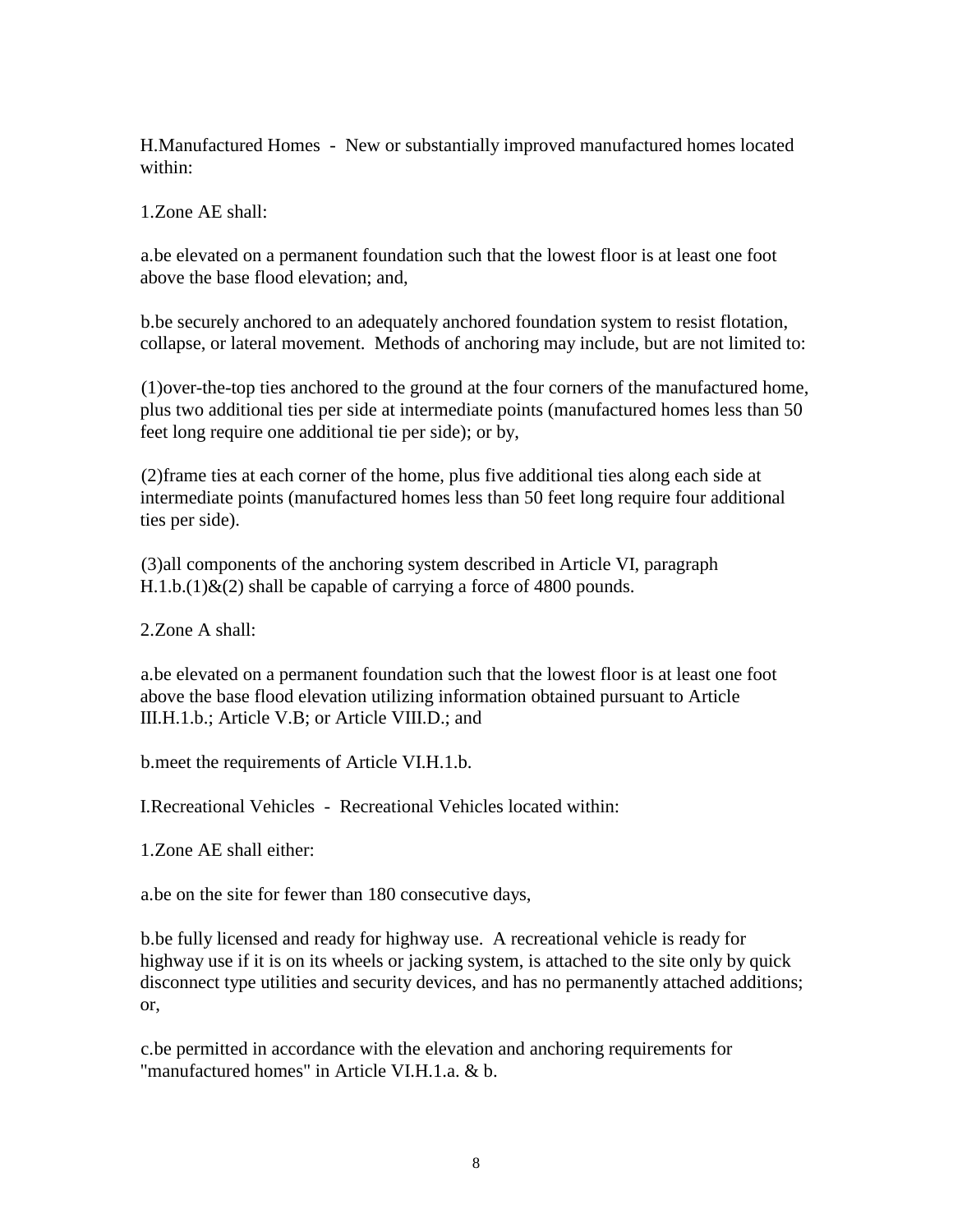J. Accessory Structures - Accessory Structures, as defined in Article XIII, located within Zone AE and A, shall be exempt from the elevation criteria required in Article VI.F. & G. above, if all other requirements of Article VI and all the following requirements are met. Accessory Structures shall:

1.be 500 square feet or less and have a value less than \$3000;

2.have unfinished interiors and not be used for human habitation;

3.have hydraulic openings, as specified in Article VI.L.2., in at least two different walls of the accessory structure;

4.be located outside the floodway;

5.when possible be constructed and placed on the building site so as to offer the minimum resistance to the flow of floodwaters and be placed further from the source of flooding than is the primary structure; and,

6.have only ground fault interrupt electrical outlets. The electric service disconnect shall be located above the base flood elevation and when possible outside the Special Flood Hazard Area.

K.Floodways -

1.In Zone AE, encroachments, including fill, new construction, substantial improvement, and other development shall not be permitted in riverine areas, for which a regulatory floodway is designated on the community's Flood Insurance Rate Map, unless a technical evaluation certified by a registered professional engineer is provided demonstrating that such encroachments will not result in any increase in flood levels within the community during the occurrence of the base flood discharge.

2.In Zone AE, riverine areas for which no regulatory floodway is designated, encroachments, including fill, new construction, substantial improvement, and other development shall not be permitted in the floodway as determined in Article VI.K.3. unless a technical evaluation certified by a registered professional engineer is provided demonstrating that the cumulative effect of the proposed development, when combined with all other existing development and anticipated development:

a.will not increase the water surface elevation of the base flood more than one foot at any point within the community; and,

b.is consistent with the technical criteria contained in Chapter 5 entitled "Hydraulic Analyses," Flood Insurance Study - Guidelines and Specifications for Study Contractors, (FEMA 37/ January 1995, as amended).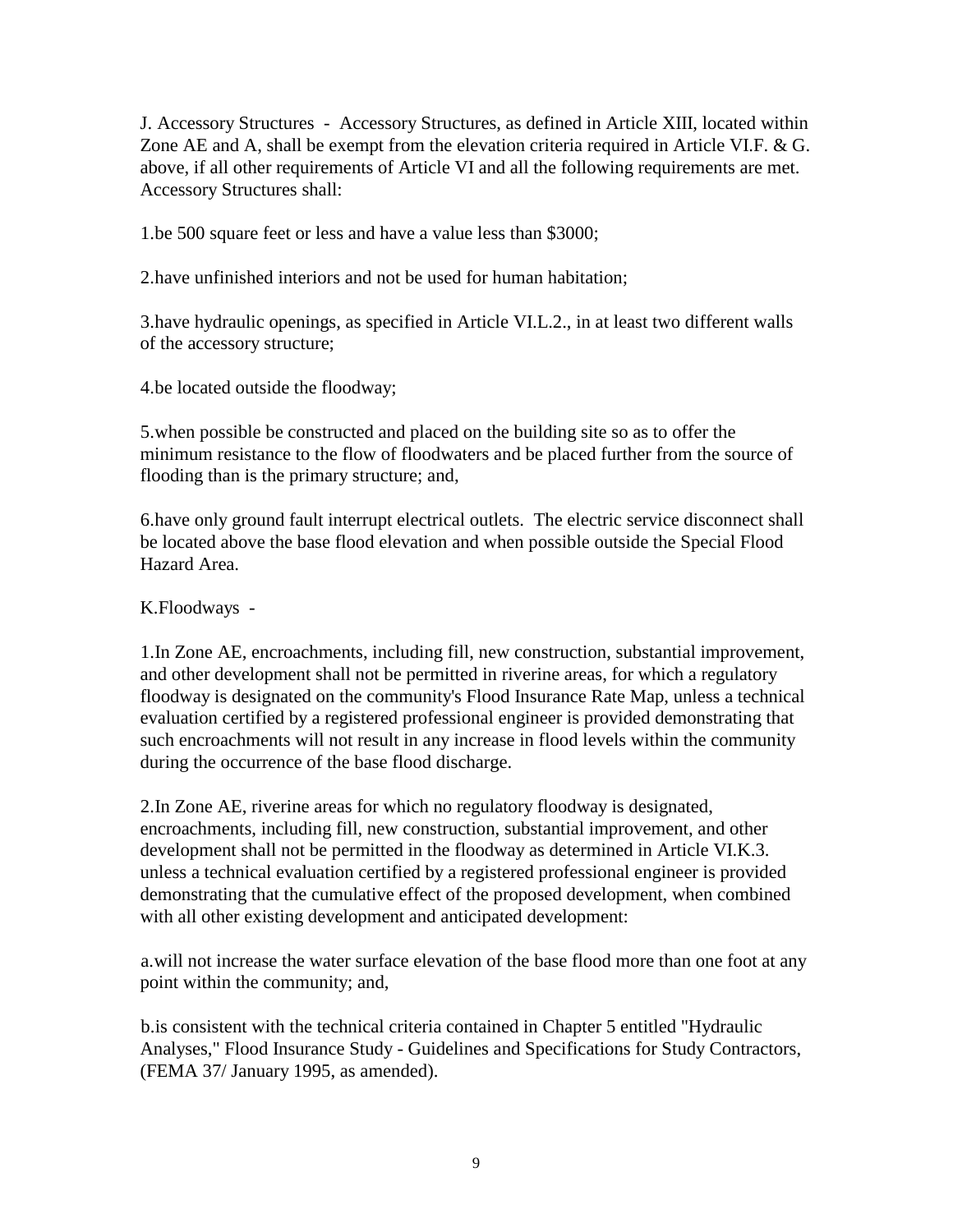3.In Zones AE and A riverine areas for which no regulatory floodway is designated, the regulatory floodway is determined to be the channel of the river or other water course and the adjacent land areas to a distance of one-half the width of the floodplain as measured from the normal high water mark to the upland limit of the floodplain. Encroachments, including fill, new construction, substantial improvement, and other development shall not be permitted unless a technical evaluation certified by a registered professional engineer is provided meeting the requirements of Article VI.K.2.a. & b.

L.Enclosed Areas Below the Lowest Floor - New construction or substantial improvement of any structure in Zones AE and A that meets the development standards of Article VI, including the elevation requirements of Article VI, paragraphs F, G, or H and is elevated on posts, columns, piers, piles, "stilts," or crawlspaces may be enclosed below the base flood elevation requirements provided all the following criteria are met or exceeded:

1.Enclosed areas are not "basements" as defined in Article XIII;

2.Enclosed areas shall be designed to automatically equalize hydrostatic flood forces on exterior walls by allowing for the entry and exit of flood water. Designs for meeting this requirement must either:

a.be engineered and certified by a registered professional engineer or architect; or,

b.meet or exceed the following minimum criteria:

(1)a minimum of two openings having a total net area of not less than one square inch for every square foot of the enclosed area;

(2)the bottom of all openings shall be no higher than one foot above the lowest grade; and,

(3)openings may be equipped with screens, louvers, valves, or other coverings or devices provided that they permit the entry and exit of flood waters automatically without any external influence or control such as human intervention, including the use of electrical and other non-automatic mechanical means;

3.The enclosed area shall not be used for human habitation; and,

4.The enclosed areas are usable solely for building access, parking of vehicles, or storing of articles and equipment used for maintenance of the building.

M.Bridges - New construction or substantial improvement of any bridge in Zones AE and A shall be designed such that: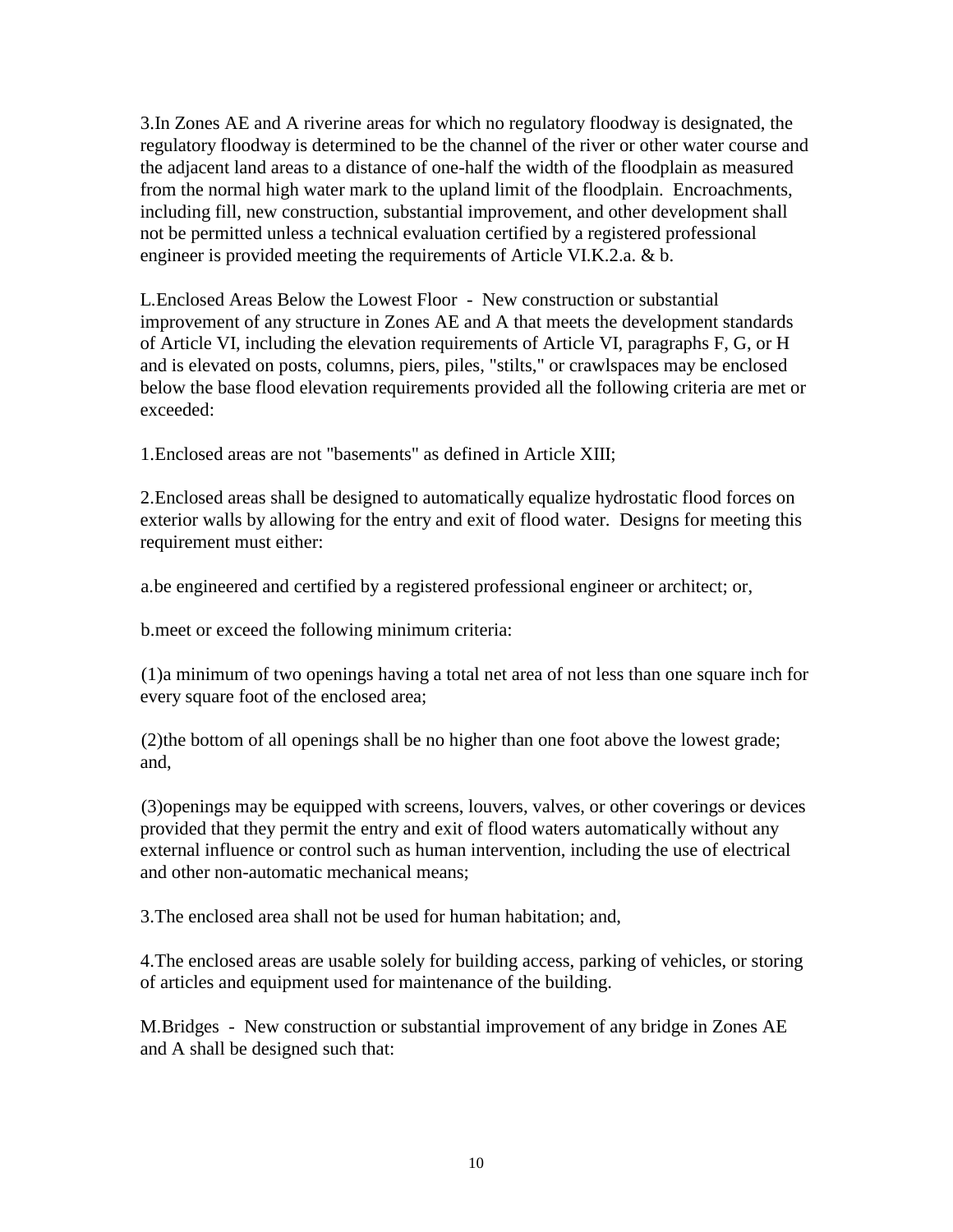1.when possible, the lowest horizontal member (excluding the pilings, or columns) is elevated to at least one foot above the base flood elevation; and

2.a registered professional engineer shall certify that:

a.the structural design and methods of construction shall meet the elevation requirements of this section and the floodway standards of Article VI.K.; and

b.the foundation and superstructure attached thereto is anchored to resist flotation, collapse and lateral movement due to the effects of wind and water loads acting simultaneously on all structural components. Water loading values used shall be those associated with the base flood.

N.Containment Walls - New construction or substantial improvement of any containment wall located within:

1.Zones AE and A shall:

a.have the containment wall elevated to at least one foot above the base flood elevation;

b.have structural components capable of resisting hydrostatic and hydrodynamic loads and the effects of buoyancy; and,

c.be certified by a registered professional engineer or architect that the design and methods of construction are in accordance with accepted standards of practice for meeting the provisions of this section. Such certification shall be provided with the application for a Flood Hazard Development Permit, as required by Article III.K.

O.Wharves, Piers and Docks - New construction or substantial improvement of wharves, piers, and docks are permitted in Zones A and AE, in and over water and seaward of the mean high tide if the following requirements are met:

1.wharves, piers, and docks shall comply with all applicable local, state, and federal regulations; and

2.commercial wharves, piers, and docks involving fill shall adhere to the design and construction standards contained in the U.S. Army Corps of Engineers' Shore Protection Manual.

# ARTICLE VII - CERTIFICATE OF COMPLIANCE

No land in a special flood hazard area shall be occupied or used and no structure which is constructed or substantially improved shall be occupied until a Certificate of Compliance is issued by the Code Enforcement Officer subject to the following provisions: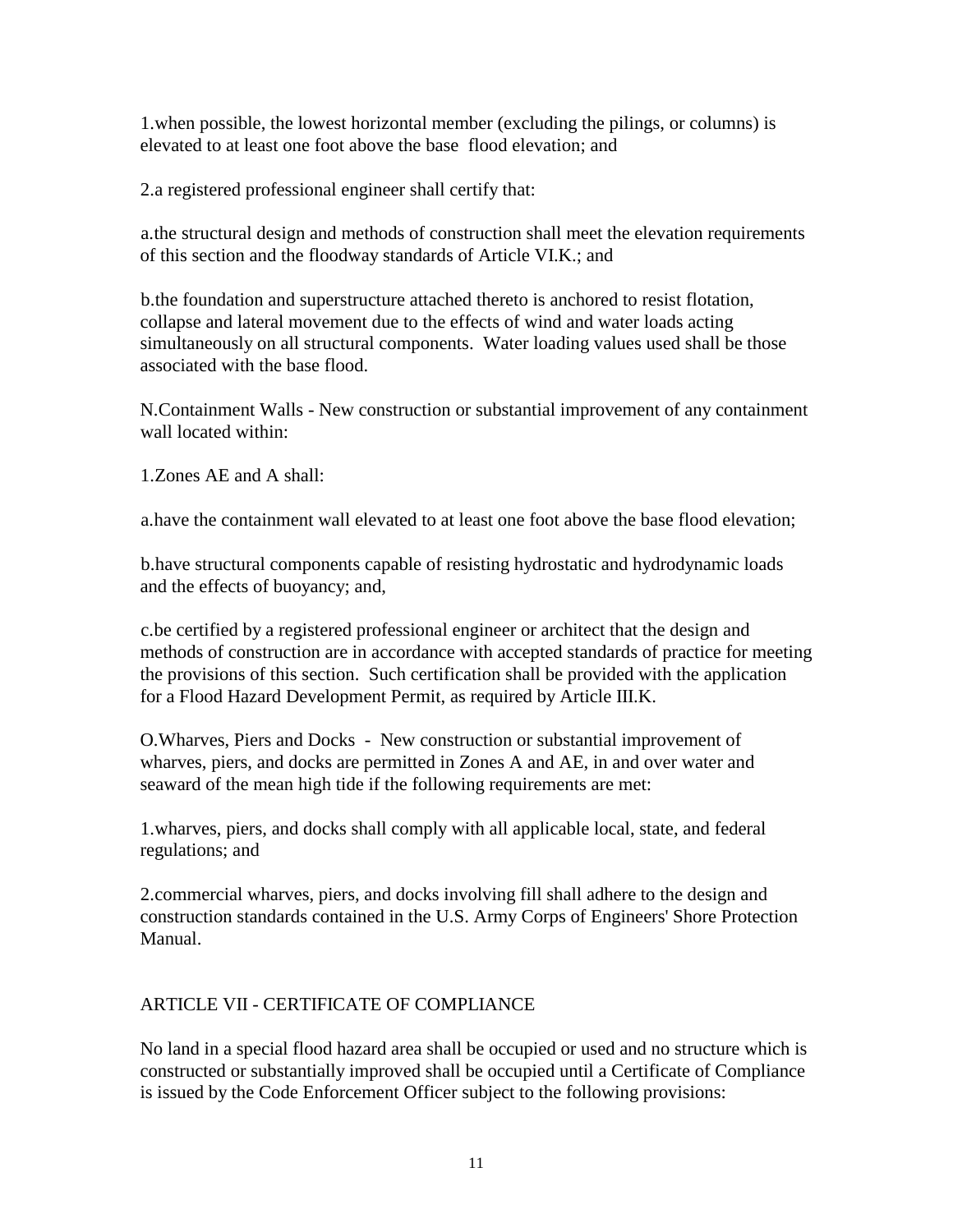A.For New Construction or Substantial Improvement of any structure the applicant shall submit to the Code Enforcement Officer, an Elevation Certificate completed by a Professional Land Surveyor, registered professional engineer, or architect, for compliance with Article VI, paragraphs F, G, or H.

B.The applicant shall submit written notification to the Code Enforcement Officer that the development is complete and complies with the provisions of this ordinance.

C.Within 10 working days, the Code Enforcement Officer shall:

1.review the Elevation Certificate and the applicant's written notification; and,

2.upon determination that the development conforms with the provisions of this ordinance, shall issue a Certificate of Compliance.

# ARTICLE VIII - REVIEW OF SUBDIVISION AND DEVELOPMENT PROPOSALS

The Planning Board shall, when reviewing subdivisions and other proposed developments that require review under other federal law, state law or local ordinances or regulations and all projects on 5 or more acres, or in the case of manufactured home parks divided into two or more lots, assure that:

A. All such proposals are consistent with the need to minimize flood damage.

B. All public utilities and facilities, such as sewer, gas, electrical and water systems are located and constructed to minimize or eliminate flood damages.

C. Adequate drainage is provided so as to reduce exposure to flood hazards.

D. All proposals include base flood elevations, flood boundaries, and, in a riverine floodplain, floodway data. These determinations shall be based on engineering practices recognized by the Federal Emergency Management Agency.

E. Any proposed development plan must include a condition of plan approval requiring that structures on lots in the development be constructed in accordance with Article VI of this ordinance and that such requirement will be included in any deed, lease, purchase and sale agreement, or document transferring or expressing an intent to transfer any interest in real estate or structure, including but not limited to a time-share interest. The condition shall clearly articulate that the municipality may enforce any violation of the construction requirement and that fact shall also be included in the deed or any other document previously described. The construction requirement shall also be clearly stated on any map, plat, or plan to be signed by the Planning Board or local reviewing authority as part of the approval process.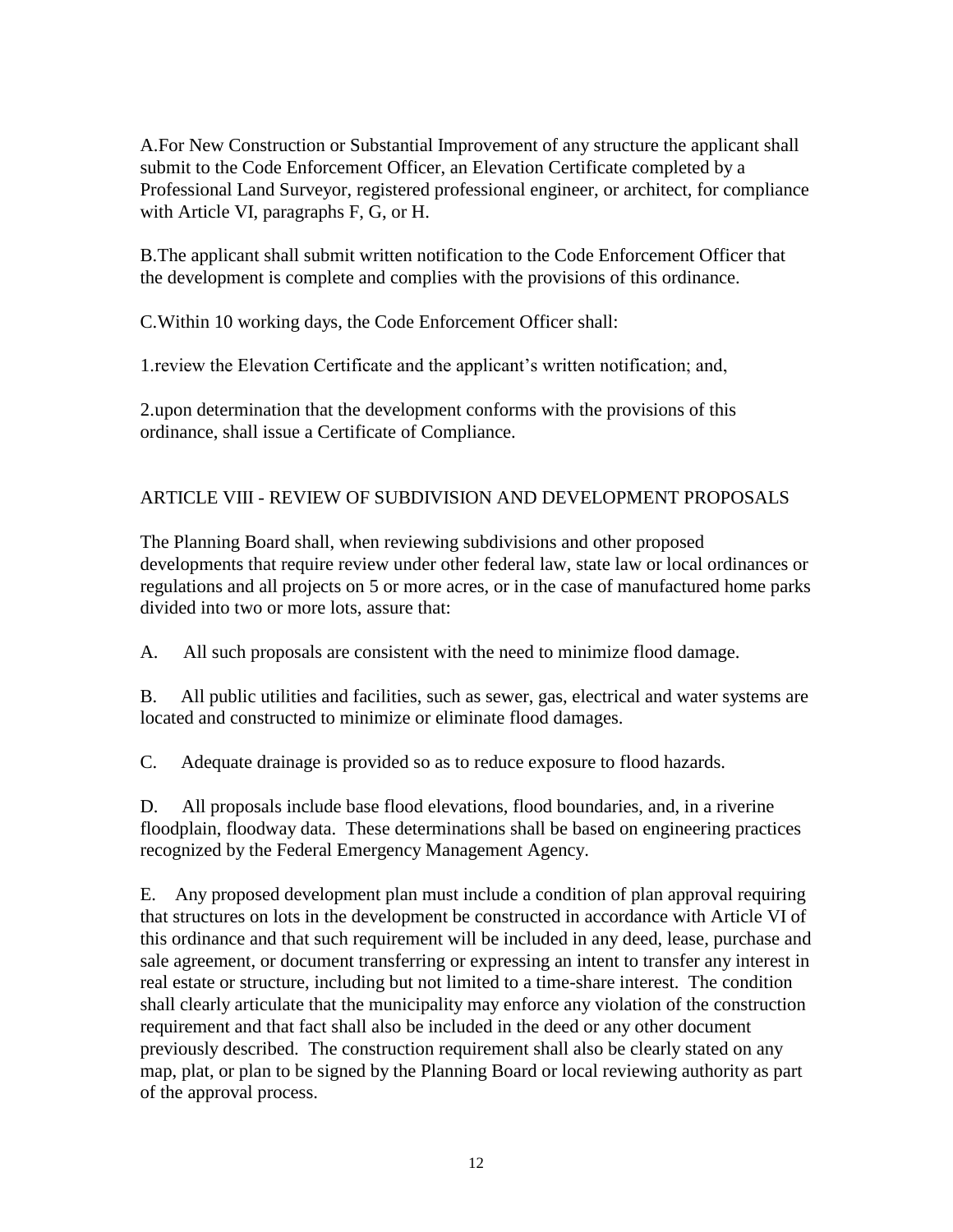## ARTICLE IX - APPEALS AND VARIANCES

The Board of Appeals of the Town of Starks may, upon written application of an aggrieved party, hear and decide appeals from determinations of the Code Enforcement Officer in the administration of the provisions of this Ordinance. The Board of Appeals may grant a variance from the requirements of this Ordinance consistent with state law and the following criteria:

A.Variances shall not be granted within any designated regulatory floodway if any increase in flood levels during the base flood discharge would result.

B.Variances shall be granted only upon:

1.a showing of good and sufficient cause; and,

2.a determination that should a flood comparable to the base flood occur, the granting of a variance will not result in increased flood heights, additional threats to public safety, public expense, or create nuisances, cause fraud or victimization of the public or conflict with existing local laws or ordinances; and,

3.a showing that the issuance of the variance will not conflict with other state, federal or local laws or ordinances; and

4.a determination that failure to grant the variance would result in "undue hardship," which in this sub-section means:

a.that the land in question cannot yield a reasonable return unless a variance is granted; and,

b.that the need for a variance is due to the unique circumstances of the property and not to the general conditions in the neighborhood; and,

c.that the granting of a variance will not alter the essential character of the locality; and,

d.that the hardship is not the result of action taken by the applicant or a prior owner.

C.Variances shall only be issued upon a determination that the variance is the minimum necessary, considering the flood hazard, to afford relief.

D.Variances may be issued for new construction, substantial improvements, or other development for the conduct of a functionally dependent use provided that:

1.other criteria of Article IX and Article VI.K. are met; and,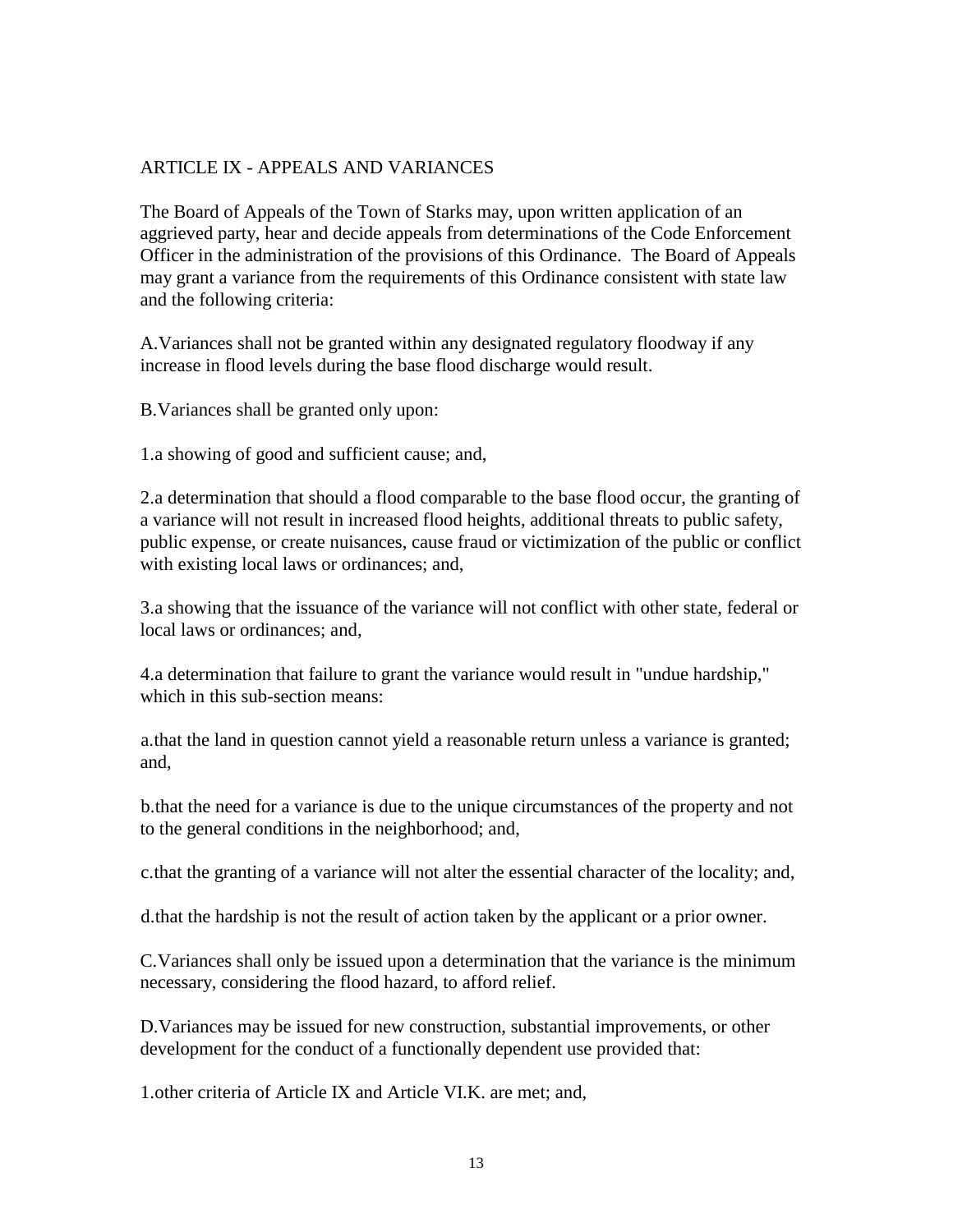2.the structure or other development is protected by methods that minimize flood damages during the base flood and create no additional threats to public safety.

E.Variances may be issued for the repair, reconstruction, rehabilitation, or restoration of Historic Structures upon the determination that:

1.the development meets the criteria of Article IX, paragraphs A. through D. above; and,

2.the proposed repair, reconstruction, rehabilitation, or restoration will not preclude the structure's continued designation as a Historic Structure and the variance is the minimum necessary to preserve the historic character and design of the structure.

F.Any applicant who meets the criteria of Article IX, paragraphs A. through E. shall be notified by the Board of Appeals in writing over the signature of the Chairman of the Board of Appeals that:

1.the issuance of a variance to construct a structure below the base flood level will result in greatly increased premium rates for flood insurance up to amounts as high as \$25 per \$100 of insurance coverage;

2.such construction below the base flood level increases risks to life and property; and,

3.the applicant agrees in writing that the applicant is fully aware of all the risks inherent in the use of land subject to flooding, assumes those risks and agrees to indemnify and defend the municipality against any claims filed against it that are related to the applicant's decision to use land located in a floodplain and that the applicant individually releases the municipality from any claims the applicant may have against the municipality that are related to the use of land located in a floodplain.

G.The Board of Appeals shall submit to the Code Enforcement Officer a report of all variance actions, including justification for the granting of the variance and an authorization for the Code Enforcement Officer to issue a Flood Hazard Development Permit, which includes any conditions to be attached to said permit.

## ARTICLE X - ENFORCEMENT AND PENALTIES

A.It shall be the duty of the Code Enforcement Officer to enforce the provisions of this Ordinance pursuant to Title 30-A MRSA § 4452.

B.The penalties contained in Title 30-A MRSA § 4452 shall apply to any violation of this Ordinance.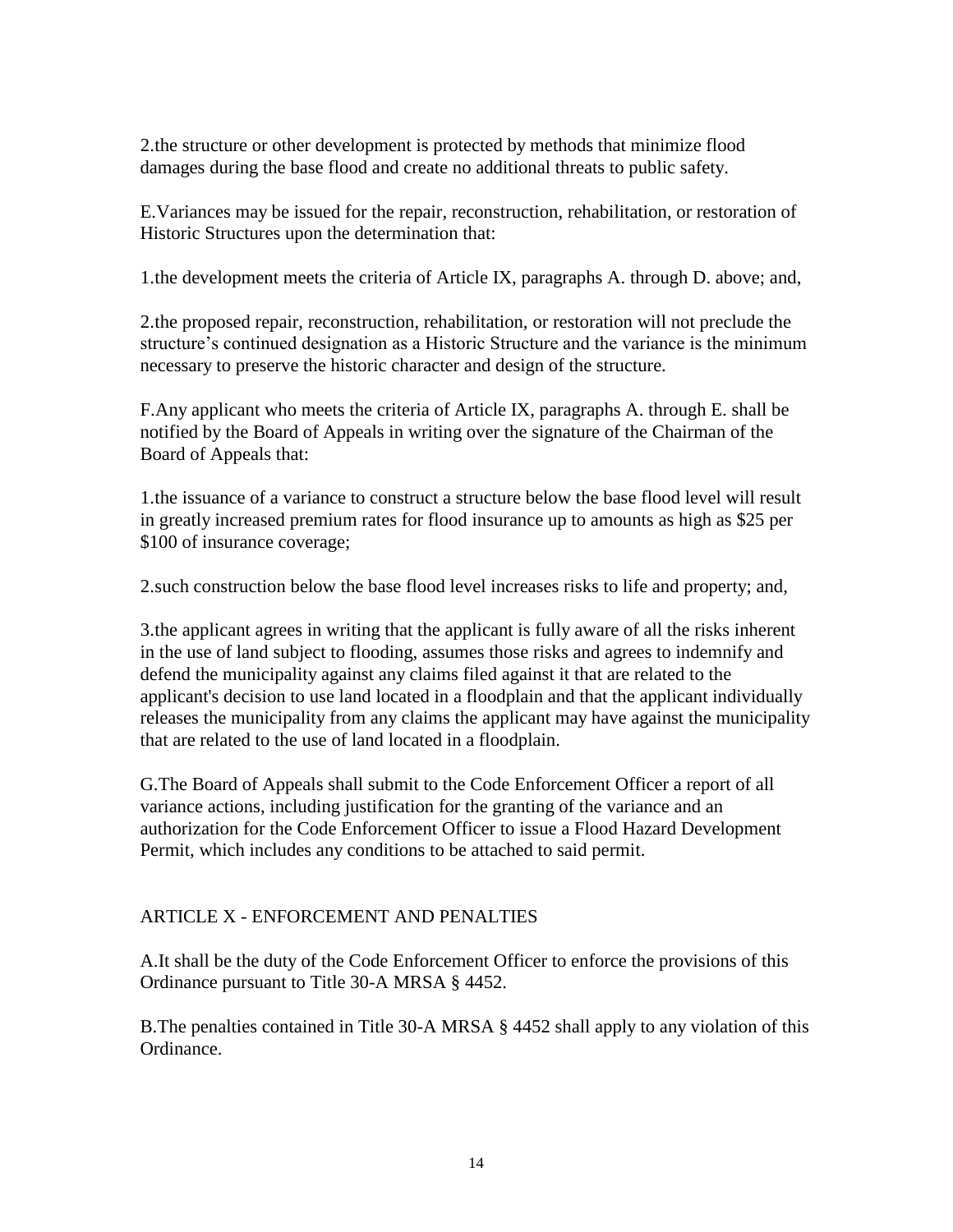C.In addition to any other actions, the Code Enforcement Officer, upon determination that a violation exists, shall submit a declaration to the Administrator of the Federal Insurance Administration requesting a denial of flood insurance. The valid declaration shall consist of;

1.the name of the property owner and address or legal description of the property sufficient to confirm its identity or location;

2.a clear and unequivocal declaration that the property is in violation of a cited State or local law, regulation, or ordinance;

3.a clear statement that the public body making the declaration has authority to do so and a citation to that authority;

4.evidence that the property owner has been provided notice of the violation and the prospective denial of insurance; and,

5.a clear statement that the declaration is being submitted pursuant to Section 1316 of the National Flood Insurance Act of 1968, as amended.

# ARTICLE XI - VALIDITY AND SEVERABILITY

If any section or provision of this Ordinance is declared by the courts to be invalid, such decision shall not invalidate any other section or provision of this Ordinance.

## ARTICLE XII - CONFLICT WITH OTHER ORDINANCES

This Ordinance shall not in any way impair or remove the necessity of compliance with any other applicable rule, ordinance, regulation, bylaw, permit, or provision of law. Where this Ordinance imposes a greater restriction upon the use of land, buildings, or structures, the provisions of this Ordinance shall control.

## ARTICLE XIII - DEFINITIONS

Unless specifically defined below, words and phrases used in this Ordinance shall have the same meaning as they have at common law and to give this Ordinance its most reasonable application. Words used in the present tense include the future, the singular number includes the plural, and the plural number includes the singular. The word "may" is permissive; "shall" is mandatory and not discretionary.

Accessory Structure - means a small detached structure that is incidental and subordinate to the principal structure.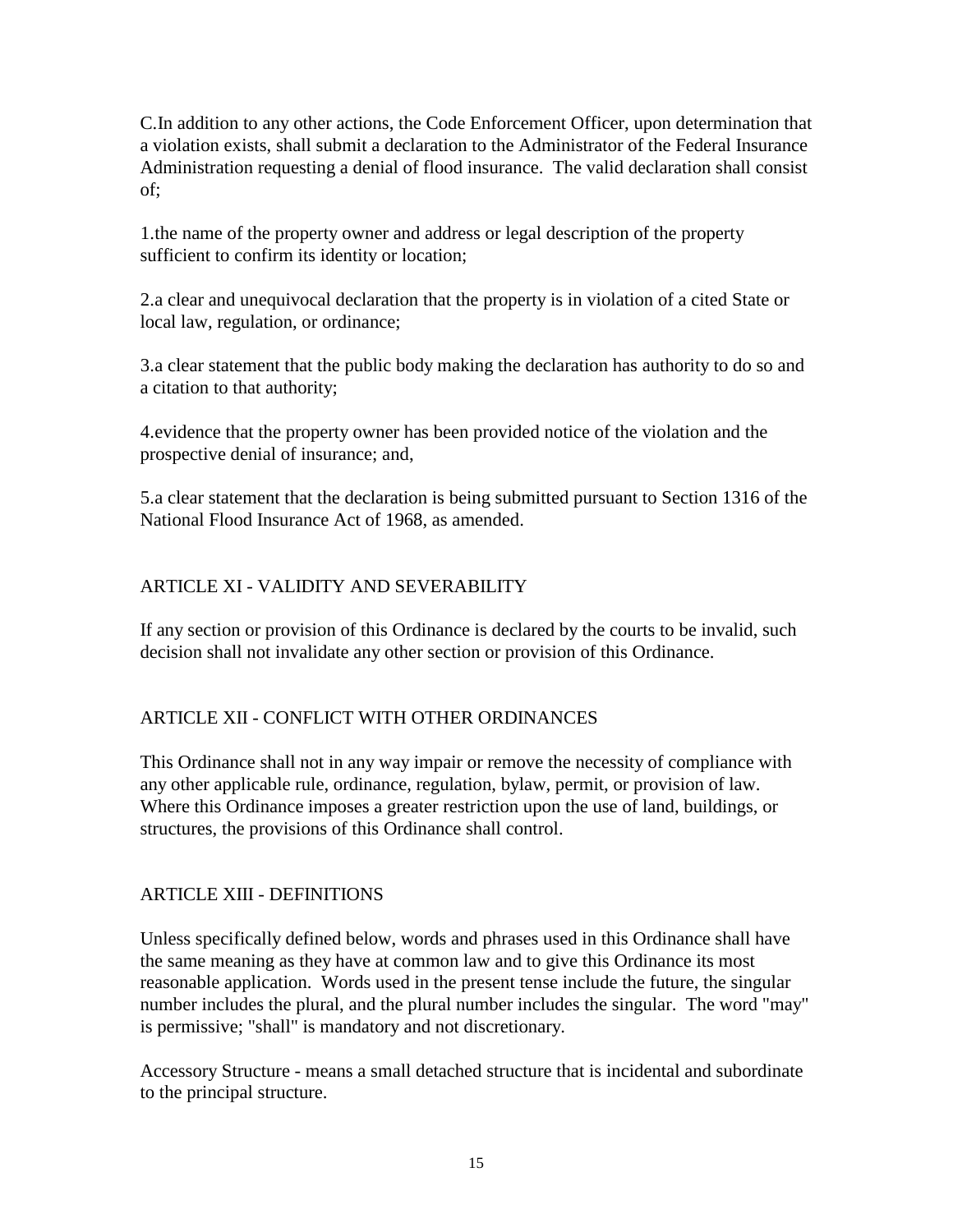Adjacent Grade - means the natural elevation of the ground surface prior to construction next to the proposed walls of a structure.

Area of Special Flood Hazard - means the land in the floodplain having a one percent or greater chance of flooding in any given year, as specifically identified in the Flood Insurance Study cited in Article I of this Ordinance.

Base Flood - means the flood having a one percent chance of being equaled or exceeded in any given year, commonly called the 100-year flood.

Basement - means any area of the building having its floor subgrade (below ground level) on all sides.

Building - see Structure.

Certificate of Compliance - A document signed by the Code Enforcement Officer stating that a structure is in compliance with all of the provisions of this Ordinance.

Code Enforcement Officer - any person or board responsible for performing the inspection, licensing, and enforcement duties required by a particular statute or ordinance.

Development - means any change caused by individuals or entities to improved or unimproved real estate, including but not limited to the construction of buildings or other structures; the construction of additions or substantial improvements to buildings or other structures; mining, dredging, filling, grading, paving, excavation, drilling operations or storage of equipment or materials; and the storage, deposition, or extraction of materials, public or private sewage disposal systems or water supply facilities.

Elevated Building - means a non-basement building

a.built, in the case of a building in Zones AE or A, to have the top of the elevated floor elevated above the ground level by means of pilings, columns, post, piers, or "stilts;" and

b.adequately anchored so as not to impair the structural integrity of the building during a flood of up to one foot above the magnitude of the base flood.

In the case of Zones AE or A, Elevated Building also includes a building elevated by means of fill or solid foundation perimeter walls with openings sufficient to facilitate the unimpeded movement of flood waters.

Elevation Certificate - An official form (FEMA Form 81-31, 03/97, as amended) that:

a.is used to verify compliance with the floodplain management regulations of the National Flood Insurance Program; and,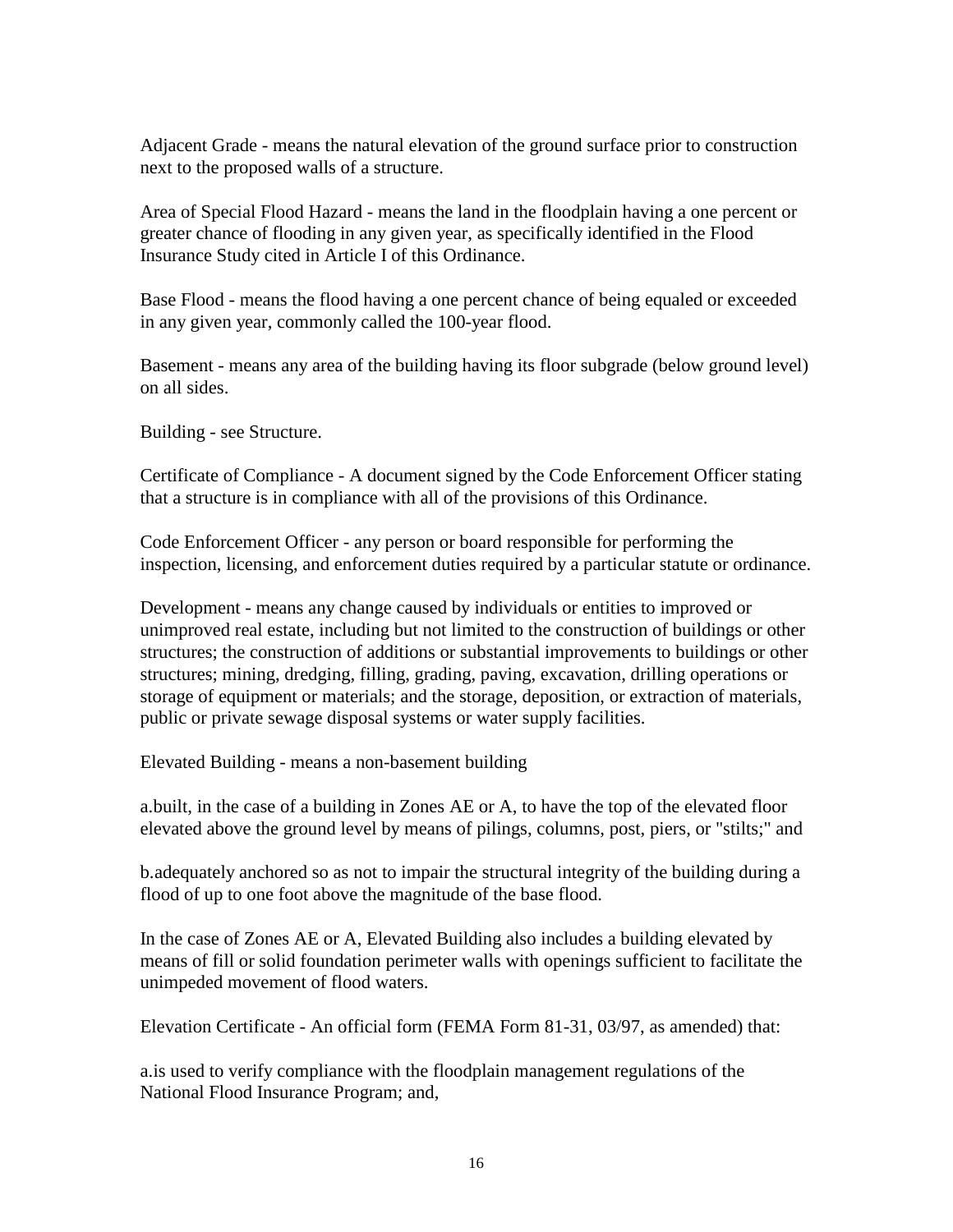b. is required for purchasing flood insurance.

Flood or Flooding - means:

a.A general and temporary condition of partial or complete inundation of normally dry land areas from:

1.The overflow of inland or tidal waters.

2.The unusual and rapid accumulation or runoff of surface waters from any source.

b.The collapse or subsidence of land along the shore of a lake or other body of water as a result of erosion or undermining caused by waves or currents of water exceeding anticipated cyclical levels or suddenly caused by an unusually high water level in a natural body of water, accompanied by a severe storm, or by an unanticipated force of nature, such as flash flood or an abnormal tidal surge, or by some similarly unusual and unforeseeable event which results in flooding as defined in paragraph a.1. of this definition.

Flood Elevation Study - means an examination, evaluation and determination of flood hazards and, if appropriate, corresponding water surface elevations.

Flood Insurance Rate Map (FIRM) - means an official map of a community, on which the Federal Insurance Administrator has delineated both the special hazard areas and the risk premium zones applicable to the community.

Flood Insurance Study - see Flood Elevation Study.

Floodplain or Flood-prone Area - means any land area susceptible to being inundated by water from any source (see flooding).

Floodplain Management - means the operation of an overall program of corrective and preventive measures for reducing flood damage, including but not limited to emergency preparedness plans, flood control works, and floodplain management regulations.

Floodplain Management Regulations - means zoning ordinances, subdivision regulations, building codes, health regulations, special purpose ordinances (such as a floodplain ordinance, grading ordinance, and erosion control ordinance) and other applications of police power. The term describes such state or local regulations, in any combination thereof, which provide standards for the purpose of flood damage prevention and reduction.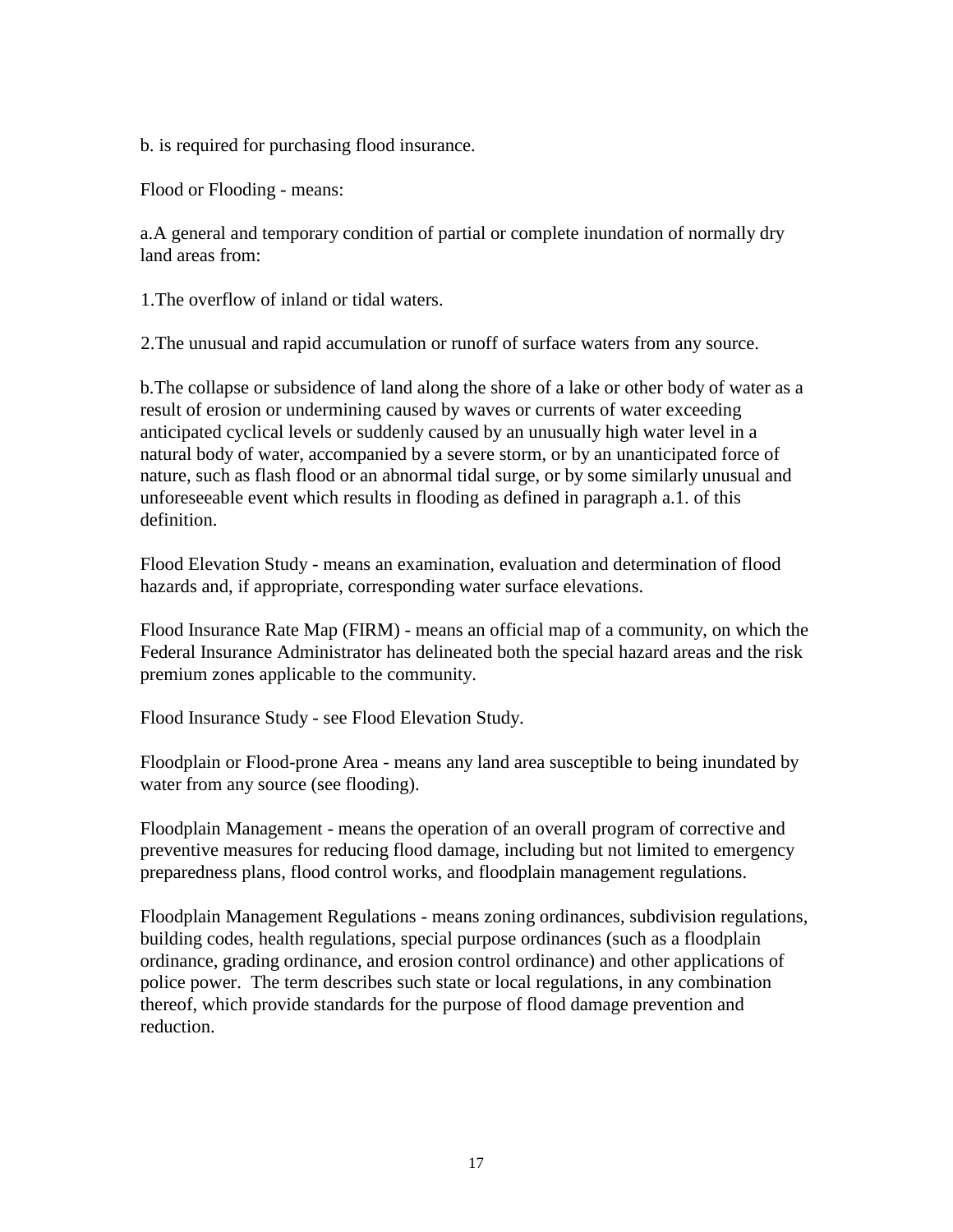Floodproofing - means any combination of structural and non-structural additions, changes, or adjustments to structures which reduce or eliminate flood damage to real estate or improved real property, water and sanitary facilities, structures and contents.

Floodway - see Regulatory Floodway.

Floodway Encroachment Lines - mean the lines marking the limits of floodways on federal, state, and local floodplain maps.

Freeboard - means a factor of safety usually expressed in feet above a flood level for purposes of floodplain management. Freeboard tends to compensate for the many unknown factors, such as wave action, bridge openings, and the hydrological effect of urbanization of the watershed, that could contribute to flood heights greater than the height calculated for a selected size flood and floodway conditions.

Functionally Dependent Use - means a use which cannot perform its intended purpose unless it is located or carried out in close proximity to water. The term includes only docking facilities, port facilities that are necessary for the loading and unloading of cargo or passengers, and ship building and ship repair facilities, but does not include long-term storage or related manufacturing facilities.

Historic Structure - means any structure that is:

a.Listed individually in the National Register of Historic Places (a listing maintained by the Department of Interior) or preliminarily determined by the Secretary of the Interior as meeting the requirements for individual listing on the National Register;

b.Certified or preliminarily determined by the Secretary of the Interior as contributing to the historical significance of a registered historic district or a district preliminarily determined by the Secretary of the Interior to qualify as a registered historic district;

c.Individually listed on a state inventory of historic places in states with historic preservation programs which have been approved by the Secretary of the Interior; or

d.Individually listed on a local inventory of historic places in communities with historic preservation programs that have been certified either:

1.By an approved state program as determined by the Secretary of the Interior, or

2.Directly by the Secretary of the Interior in states without approved programs.

Locally Established Datum - means, for purposes of this ordinance, an elevation established for a specific site to which all other elevations at the site are referenced. This elevation is generally not referenced to the National Geodetic Vertical Datum (NGVD) or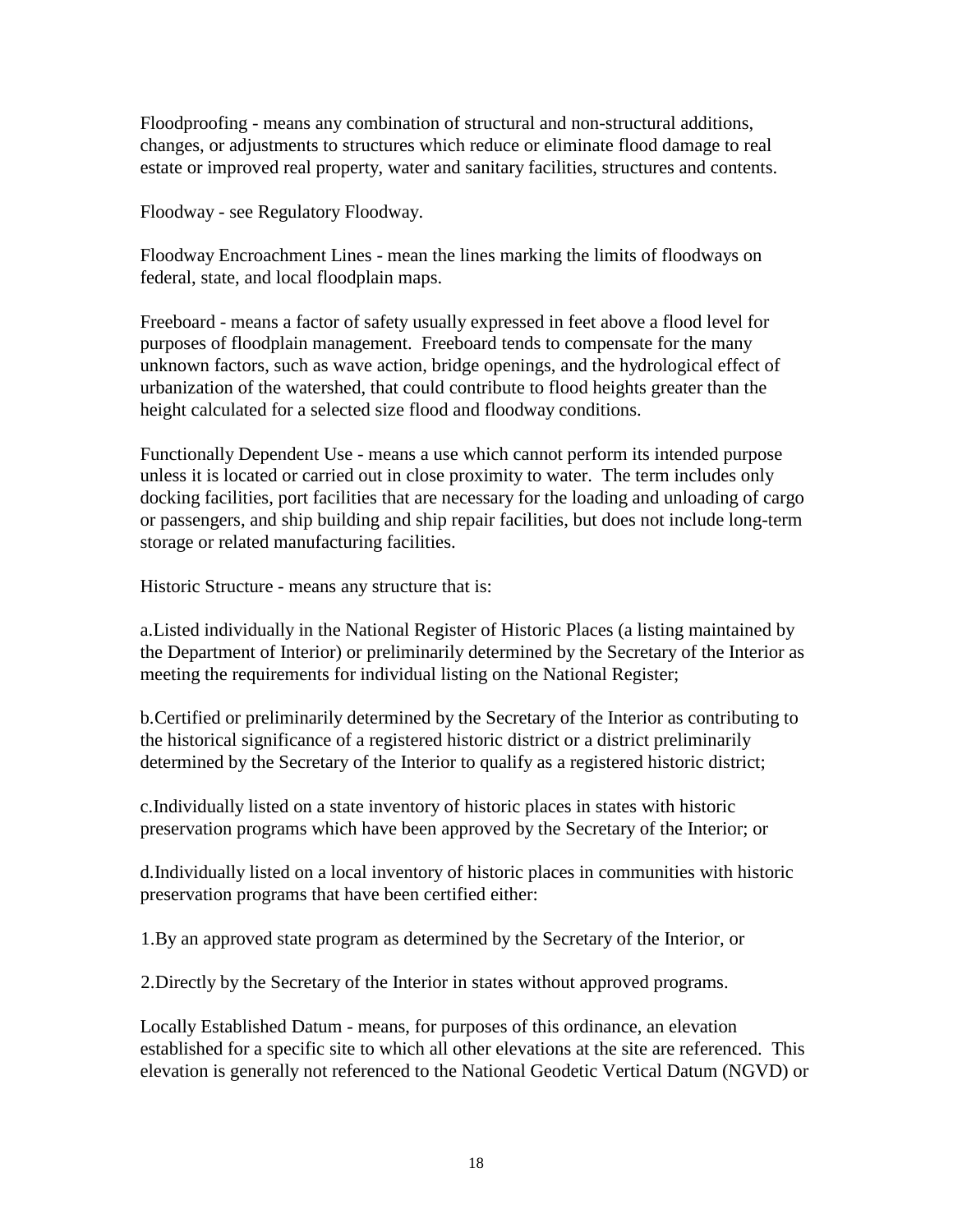any other established datum and is used in areas where Mean Sea Level data is too far from a specific site to be practically used.

Lowest Floor - means the lowest floor of the lowest enclosed area (including basement). An unfinished or flood resistant enclosure, usable solely for parking of vehicles, building access or storage in an area other than a basement area is not considered a building's lowest floor, provided that such enclosure is not built so as to render the structure in violation of the applicable non-elevation design requirements described in Article VI of this ordinance.

Manufactured Home - means a structure, transportable in one or more sections, which is built on a permanent chassis and is designed for use with or without a permanent foundation when connected to the required utilities. For floodplain management purposes the term manufactured home also includes park trailers, travel trailers, and other similar vehicles placed on a site for greater than 180 consecutive days.

Manufactured Home Park or Subdivision - means a parcel (or contiguous parcels) of land divided into two or more manufactured home lots for rent or sale.

Mean Sea Level - means, for purposes of the National Flood Insurance Program, the National Geodetic Vertical Datum (NGVD) of 1929, or other datum, to which base flood elevations shown on a community's Flood Insurance Rate map are referenced.

Minor Development - means all development that is not new construction or a substantial improvement, such as repairs, maintenance, renovations, or additions, whose value is less that 50% of the market value of the structure. It also includes, but is not limited to: accessory structures as provided for in Article VI.J., mining, dredging, filling, grading, paving, excavation, drilling operations, storage of equipment or materials, deposition or extraction of materials, public or private sewage disposal systems or water supply facilities that do not involve structures; and non-structural projects such as bridges, dams, towers, fencing, pipelines, wharves, and piers.

National Geodetic Vertical Datum (NGVD) - means the national vertical datum, whose standard was established in 1929, which is used by the National Flood Insurance Program (NFIP). NGVD was based upon mean sea level in 1929 and also has been called "1929 Mean Sea Level (MSL)".

New Construction - means structures for which the "start of construction" commenced on or after the effective date of floodplain management regulations adopted by a community and includes any subsequent improvements to such structures.

100-year flood - see Base Flood.

Recreational Vehicle - means a vehicle which is: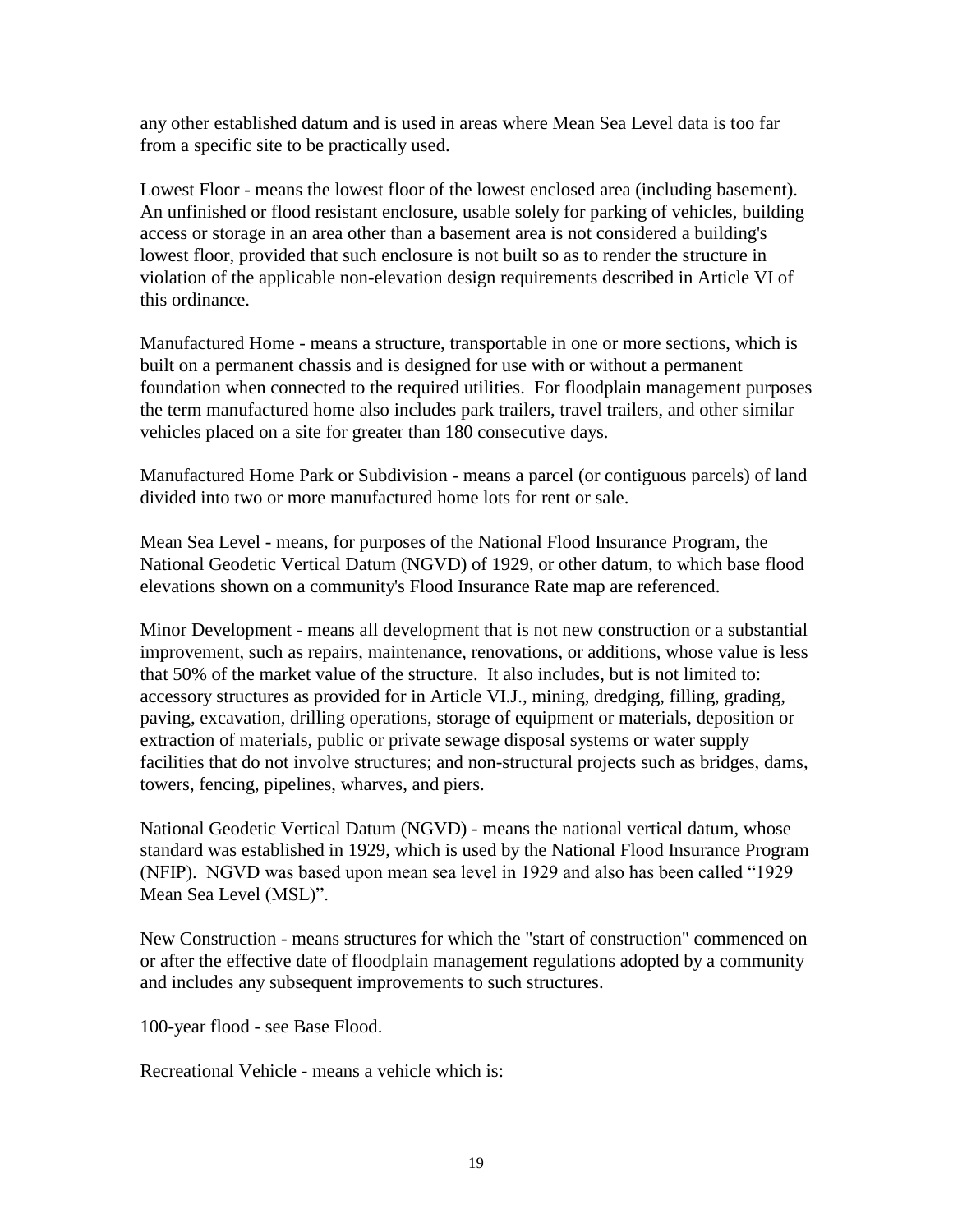a.built on a single chassis;

b.400 square feet or less when measured at the largest horizontal projection;

c.designed to be self-propelled or permanently towable by a motor vehicle; and

d.designed primarily not for use as a permanent dwelling but as temporary living quarters for recreational, camping, travel, or seasonal use.

Regulatory Floodway -

a. means the channel of a river or other water course and the adjacent land areas that must be reserved in order to discharge the base flood without cumulatively increasing the water surface elevation more than one foot, and

b.when not designated on the community's Flood Insurance Rate, it is considered to be the channel of a river or other water course and the adjacent land areas to a distance of one-half the width of the floodplain, as measured from the normal high water mark to the upland limit of the floodplain.

Riverine - means relating to, formed by, or resembling a river (including tributaries), stream, brook, etc.

Special Flood Hazard Area - see Area of Special Flood Hazard.

Start of Construction - means the date the building permit was issued, provided the actual start of construction, repair, reconstruction, rehabilitation, addition, placement, substantial improvement or other improvement was within 180 days of the permit date. The actual start means either the first placement of permanent construction of a structure on a site, such as the pouring of slab or footings, the installation of piles, the construction of columns, or any work beyond the stage of excavation; or the placement of a manufactured home on a foundation. Permanent construction does not include land preparation, such as clearing, grading and filling; nor does it include the installation of streets and/or walkways; nor does it include excavation for basement, footings, piers, or foundations or the erection of temporary forms; nor does it include the installation on the property of accessory buildings, such as garages or sheds not occupied as dwelling units or not part of the main structure. For a substantial improvement, the actual start of construction means the first alteration of any wall, ceiling, floor, or other structural part of a building, whether or not that alteration affects the external dimensions of the building.

Structure - means, for floodplain management purposes, a walled and roofed building. A gas or liquid storage tank that is principally above ground is also a structure.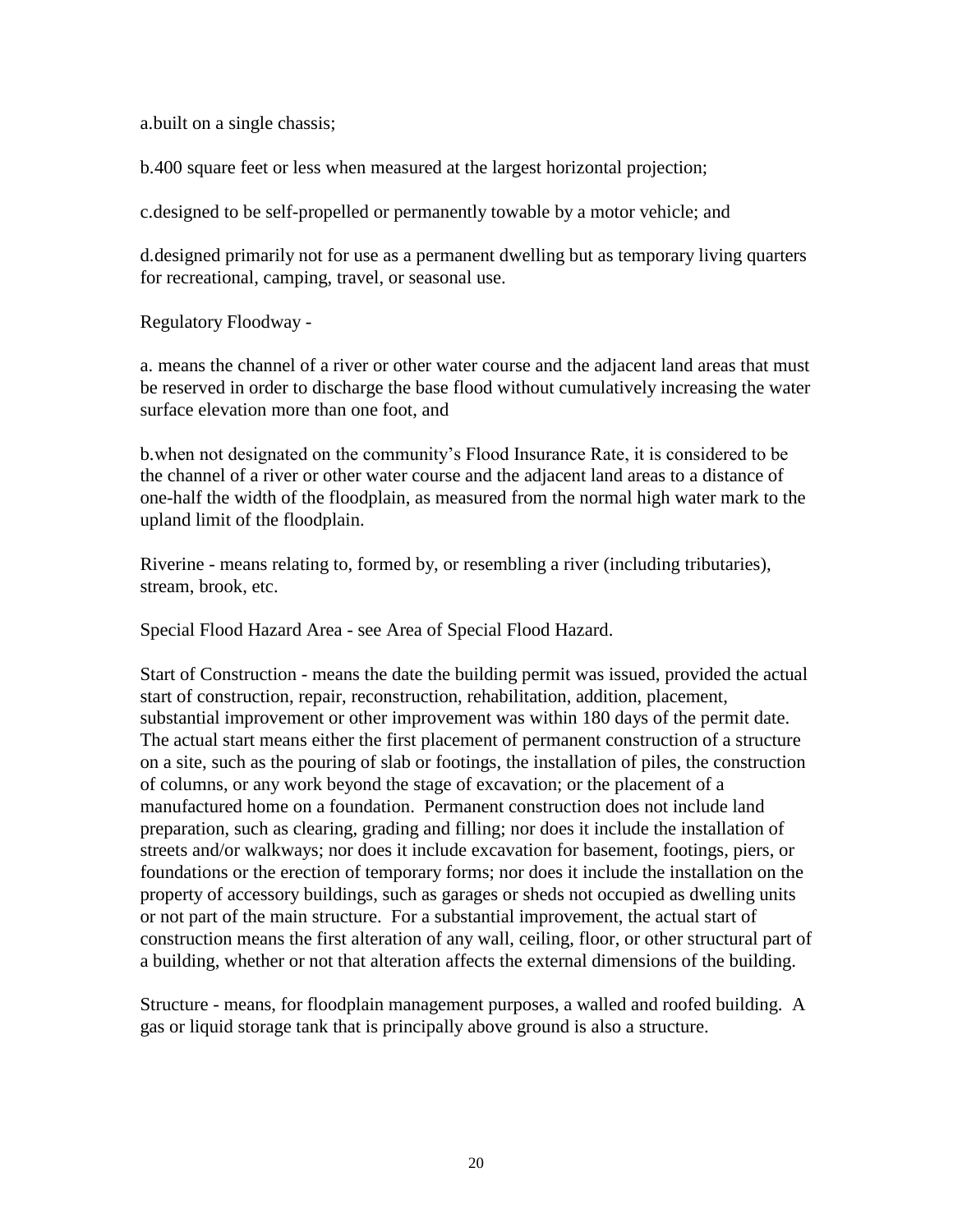Substantial Damage - means, damage of any origin sustained by a structure whereby the cost of restoring the structure to its before damage condition would equal or exceed 50 percent of the market value of the structure before the damage occurred.

Substantial Improvement - means any reconstruction, rehabilitation, addition, or other improvement of a structure, the cost of which equals or exceeds 50 percent of the market value of the structure before the start of construction of the improvement. This term includes structures which have incurred substantial damage, regardless of the actual repair work performed. The term does not, however, include either:

a.Any project for improvement of a structure to correct existing violations of state or local health, sanitary, or safety code specifications which have been identified by the local code enforcement official and which are the minimum necessary to assure safe living conditions; or

b.Any alteration of a Historic Structure, provided that the alteration will not preclude the structure's continued designation as a historic structure, and a variance is obtained from the community's Board of Appeals.

Variance - means a grant of relief by a community from the terms of a floodplain management regulation.

Violation - means the failure of a structure or development to comply with a community's floodplain management regulations.

## ARTICLE XIV - ABROGATION

This ordinance repeals and replaces any municipal ordinance previously enacted to comply with the National Flood Insurance Act of 1968 (P.L. 90-488, as amended).

60.3 (d)